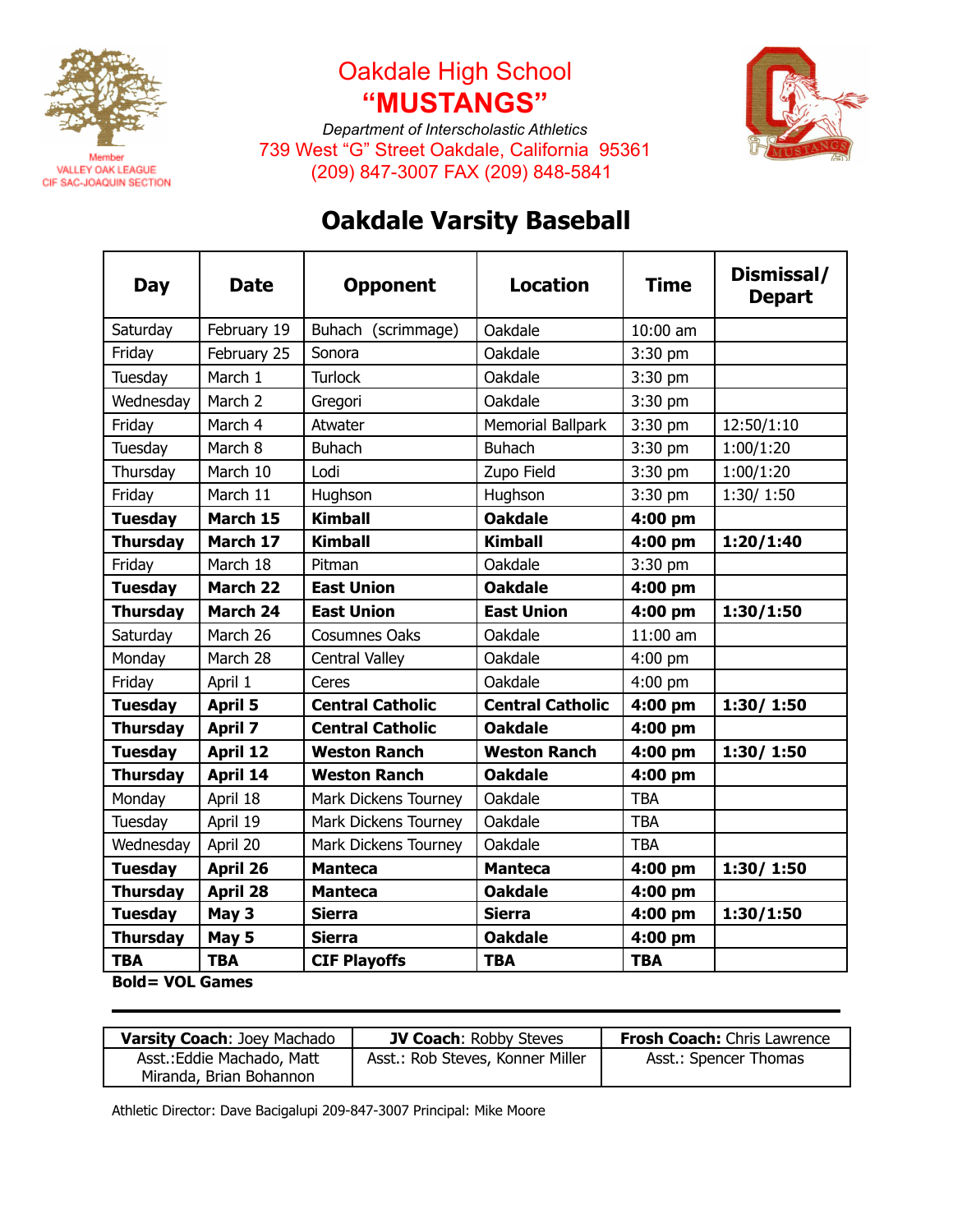

#### Oakdale High School **"MUSTANGS"**



*Department of Interscholastic Athletics* 739 West "G" Street Oakdale, California 95361 [\(209\) 847-3007](https://www.google.com/search?q=oakdale+high+school&rlz=1C1GCEV_enUS972&oq=oakdale+high+&aqs=chrome.0.0i355i433i512j46i175i199i433i512j0i512l8.1993j0j7&sourceid=chrome&ie=UTF-8#) FAX (209) 848-5841

# **Oakdale JV Baseball**

| <b>Day</b>             | <b>Date</b>     | <b>Opponent</b>            | <b>Location</b>                   | <b>Time</b> | Dismissal/<br><b>Depart</b> |
|------------------------|-----------------|----------------------------|-----------------------------------|-------------|-----------------------------|
| Saturday               | February 19     | Buhach (scrimmage)         | Oakdale                           | $10:00$ am  |                             |
| Friday                 | February 25     | Sonora                     | Oakdale                           | 3:30 pm     |                             |
| Tuesday                | March 1         | <b>Turlock</b>             | Oakdale                           | 3:30 pm     |                             |
| Wednesday              | March 2         | Gregori                    | Oakdale                           | $3:30$ pm   |                             |
| Friday                 | March 4         | Atwater                    | Atwater                           | 3:30 pm     | 1:00/1:20                   |
| Tuesday                | March 8         | <b>Buhach</b>              | <b>Buhach</b>                     | 3:30 pm     | 1:00/1:20                   |
| Thursday               | March 10        | Lodi                       | Lodi High School                  | 3:30 pm     | 1:00/1:20                   |
| Friday                 | March 11        | Hughson                    | Hughson                           | 3:30 pm     | 1:30/1:50                   |
| <b>Tuesday</b>         | March 15        | <b>Kimball</b>             | <b>Oakdale</b>                    | 4:00 pm     |                             |
| <b>Thursday</b>        | March 17        | <b>Kimball</b>             | <b>Kimball</b>                    | 4:00 pm     | 1:20/1:40                   |
| Friday                 | March 18        | Pitman                     | Pitman                            | 3:30 pm     | 1:20/1:40                   |
| <b>Tuesday</b>         | March 22        | <b>East Union</b>          | <b>Oakdale</b>                    | 4:00 pm     |                             |
| <b>Thursday</b>        | March 24        | <b>East Union</b>          | <b>East Union</b>                 | 4:00 pm     | 1:30/1:50                   |
| Saturday               | March 26        | <b>Cosumnes Oaks</b>       | Oakdale                           | 11:00 am    |                             |
| Monday                 | March 28        | Central Valley             | Oakdale                           | 4:00 pm     |                             |
| Friday                 | April 1         | Ceres                      | Oakdale                           | 4:00 pm     |                             |
| <b>Tuesday</b>         | <b>April 5</b>  | <b>Central Catholic</b>    | <b>Central</b><br><b>Catholic</b> | 4:00 pm     | 1:30/1:50                   |
| <b>Thursday</b>        | <b>April 7</b>  | <b>Central Catholic</b>    | <b>Oakdale</b>                    | 4:00 pm     |                             |
| <b>Tuesday</b>         | <b>April 12</b> | <b>Weston Ranch</b>        | <b>Weston Ranch</b>               | 4:00 pm     | 1:30/1:50                   |
| <b>Thursday</b>        | April 14        | <b>Weston Ranch</b>        | <b>Oakdale</b>                    | 4:00 pm     |                             |
| Wednesday              | April 20        | Western Drywall<br>Tourney | Oakdale                           | <b>TBA</b>  |                             |
| Thursday               | April 21        | Western Drywall<br>Tourney | Oakdale                           | <b>TBA</b>  |                             |
| Friday                 | April 22        | Western Drywall<br>Tourney | Oakdale                           | <b>TBA</b>  |                             |
| <b>Tuesday</b>         | April 26        | <b>Manteca</b>             | <b>Manteca</b>                    | 4:00 pm     | 1:30/1:50                   |
| <b>Thursday</b>        | <b>April 28</b> | <b>Manteca</b>             | <b>Oakdale</b>                    | 4:00 pm     |                             |
| <b>Tuesday</b>         | May 3           | <b>Sierra</b>              | <b>Sierra</b>                     | 4:00 pm     | 1:30/1:50                   |
| <b>Thursday</b>        | May 5           | <b>Sierra</b>              | <b>Oakdale</b>                    | 4:00 pm     |                             |
| <b>Bold= VOL Games</b> |                 |                            |                                   |             |                             |

**Varsity Coach:** Joey Machado | **JV Coach:** Robby Steves | Frosh Coach: Chris Lawrence Asst.:Eddie Machado, Matt Miranda, Brian Bohannon Asst.: Rob Steves, Konner Miller | Asst.: Spencer Thomas

Athletic Director: Dave Bacigalupi (209) 847-3007 Principal: Mike Moore